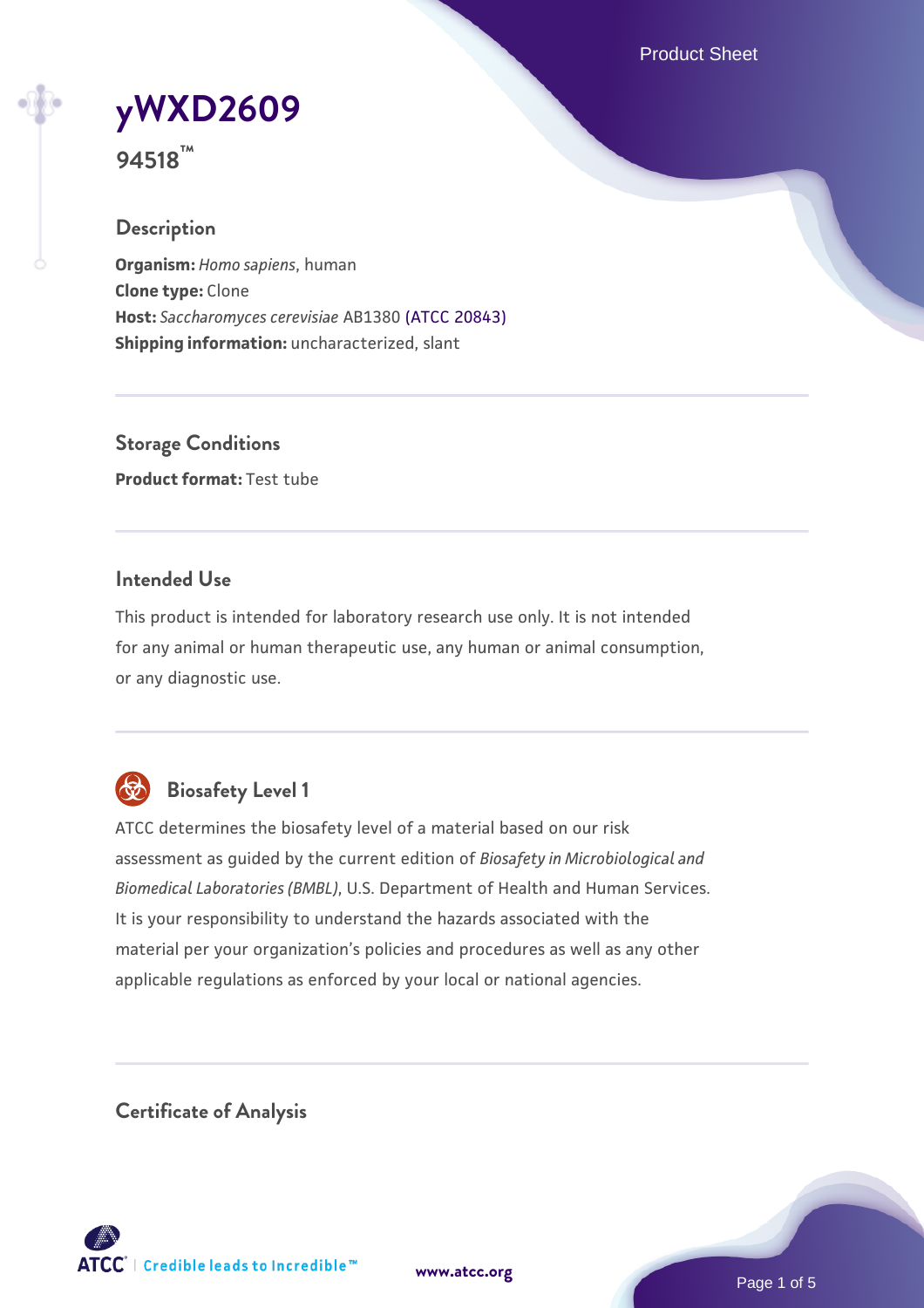

For batch-specific test results, refer to the applicable certificate of analysis that can be found at www.atcc.org.

#### **Insert Information**

**Type of DNA:** genomic **Genome:** Homo sapiens **Chromosome:** X X **Gene name:** DNA Segment, single copy **Gene product:** DNA Segment, single copy [DXS6446] **Gene symbol:** DXS6446 **Contains complete coding sequence:** Unknown **Insert end:** EcoRI

#### **Vector Information**

**Construct size (kb):** 280.0 **Intact vector size:** 11.454 **Vector name:** pYAC4 **Type of vector:** YAC **Host range:** *Saccharomyces cerevisiae*; *Escherichia coli* **Vector information:** other: telomere, 3548-4235 other: telomere, 6012-6699 Cross references: DNA Seq. Acc.: U01086 **Cloning sites:** EcoRI **Markers:** SUP4; HIS3; ampR; URA3; TRP1 **Replicon:** pMB1, 7186-7186; ARS1, 9632-10376

# **Growth Conditions**

**Medium:** 





Page 2 of 5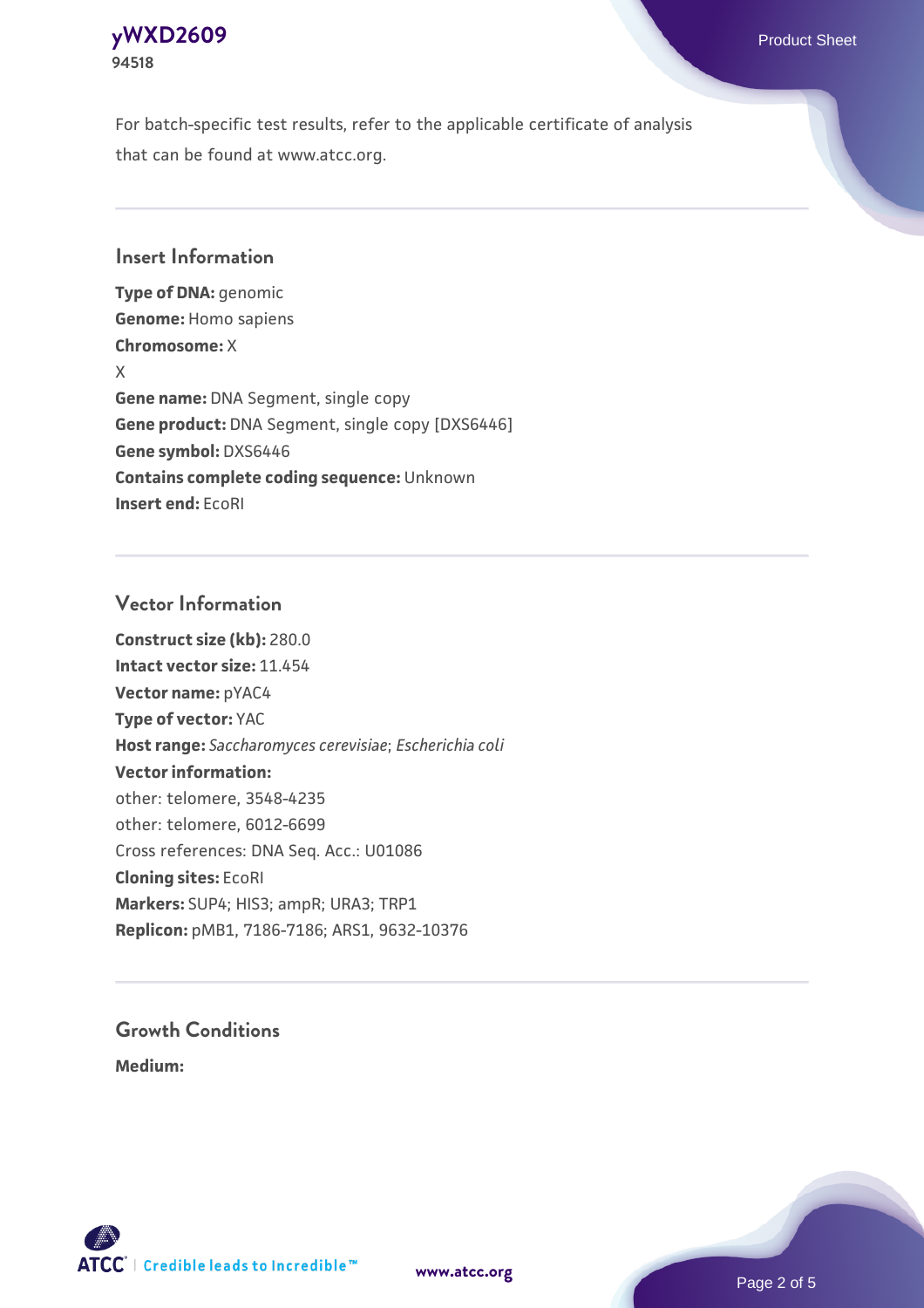**[yWXD2609](https://www.atcc.org/products/94518)** Product Sheet **94518**

[ATCC Medium 1245: YEPD](https://www.atcc.org/-/media/product-assets/documents/microbial-media-formulations/1/2/4/5/atcc-medium-1245.pdf?rev=705ca55d1b6f490a808a965d5c072196) **Temperature:** 30°C

#### **Notes**

More information may be available from ATCC (http://www.atcc.org or 703- 365-2620).

## **Material Citation**

If use of this material results in a scientific publication, please cite the material in the following manner: yWXD2609 (ATCC 94518)

#### **References**

References and other information relating to this material are available at www.atcc.org.

#### **Warranty**

The product is provided 'AS IS' and the viability of ATCC® products is warranted for 30 days from the date of shipment, provided that the customer has stored and handled the product according to the information included on the product information sheet, website, and Certificate of Analysis. For living cultures, ATCC lists the media formulation and reagents that have been found to be effective for the product. While other unspecified media and reagents may also produce satisfactory results, a change in the ATCC and/or depositor-recommended protocols may affect the recovery, growth, and/or function of the product. If an alternative medium formulation or reagent is used, the ATCC warranty for viability is no longer



**[www.atcc.org](http://www.atcc.org)**

Page 3 of 5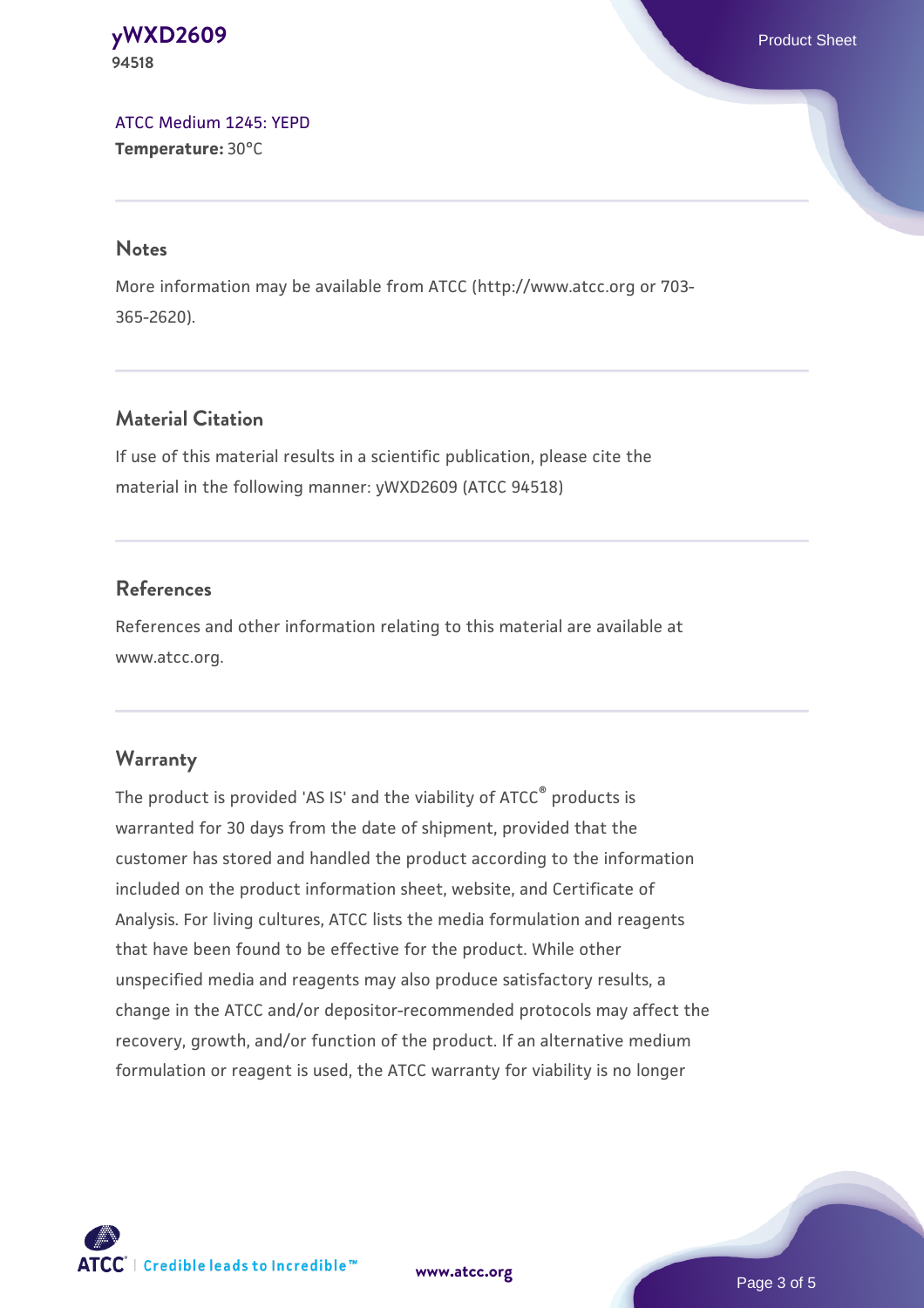**[yWXD2609](https://www.atcc.org/products/94518)** Product Sheet **94518**

valid. Except as expressly set forth herein, no other warranties of any kind are provided, express or implied, including, but not limited to, any implied warranties of merchantability, fitness for a particular purpose, manufacture according to cGMP standards, typicality, safety, accuracy, and/or noninfringement.

#### **Disclaimers**

This product is intended for laboratory research use only. It is not intended for any animal or human therapeutic use, any human or animal consumption, or any diagnostic use. Any proposed commercial use is prohibited without a license from ATCC.

While ATCC uses reasonable efforts to include accurate and up-to-date information on this product sheet, ATCC makes no warranties or representations as to its accuracy. Citations from scientific literature and patents are provided for informational purposes only. ATCC does not warrant that such information has been confirmed to be accurate or complete and the customer bears the sole responsibility of confirming the accuracy and completeness of any such information.

This product is sent on the condition that the customer is responsible for and assumes all risk and responsibility in connection with the receipt, handling, storage, disposal, and use of the ATCC product including without limitation taking all appropriate safety and handling precautions to minimize health or environmental risk. As a condition of receiving the material, the customer agrees that any activity undertaken with the ATCC product and any progeny or modifications will be conducted in compliance with all applicable laws, regulations, and guidelines. This product is provided 'AS IS' with no representations or warranties whatsoever except as expressly set forth herein and in no event shall ATCC, its parents, subsidiaries, directors, officers, agents, employees, assigns, successors, and affiliates be liable for indirect, special, incidental, or consequential damages of any kind in connection with or arising out of the customer's use of the product. While reasonable effort is made to ensure authenticity and reliability of materials on deposit, ATCC is not liable for damages arising from the misidentification or



**[www.atcc.org](http://www.atcc.org)**

Page 4 of 5